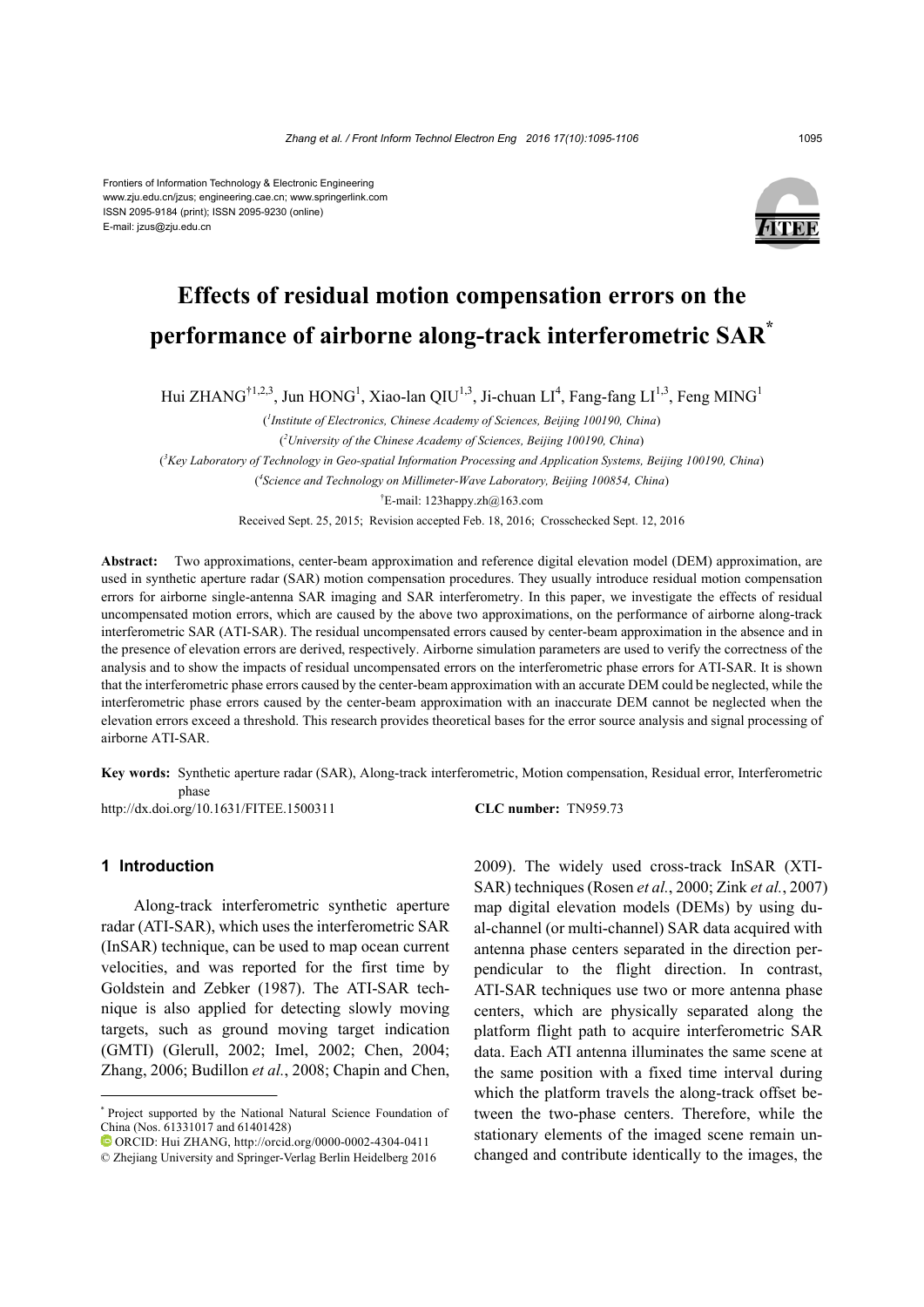moving targets in the scene move to different positions after the time interval and the antenna-target ranges change between different SAR images. By interferometrically processing the complex SAR images acquired by different ATI antennas, the interferometric phase, which relates to the radial velocities of the moving targets, can be obtained.

Motion compensation is a key step in airborne SAR imaging procedures. In the ideal case, the platform equipped with radar antennas moves with constant velocity and constant height along a linear trajectory. However, in a real flight, especially for the airborne platform ones, the aircraft's position will change due to the atmospheric perturbation and strong winds. Thus, the trajectory of the airplane will deviate from the nominal one, and the forward velocity will no longer be a constant. If not properly accounted for during the processing, this deviation will introduce motion errors on the received SAR data and may strongly impair the final image quality, including the loss of geometric and radiometric resolution (Raney, 1971; Fornaro *et al.*, 2005) and absolute phase errors. Usually the Inertial Navigation Units (INU) and Global Positioning System (GPS) are mounted on-board the airplane to record the flight information (Gonzalez *et al*., 2010). The forward velocity variations can be compensated by resampling the raw data in the azimuth direction. The trajectory deviations are commonly compensated by the so-called two-step motion compensation (MOCO) algorithms, which separate the aberration terms into range invariant and range variant components (Fornaro, 1999; Reigber *et al.*, 2006). First, the phase compensation of the middle range deviation term, usually referred to as the first-order MOCO, is carried out after the range compression step. Then, a phase compensation of the space variant deviation term, usually termed second-order MOCO, is accomplished after range cell migration (RCM) compensation and before the azimuth compression procedure (Marom *et al.*, 1990; Moreira and Huang, 1994; Fornaro *et al.*, 2006).

Two approximations are made in the two-step MOCO procedure. The first is the center-beam approximation, which assumes motion errors related to all targets within the azimuth beam to be equal to that at the center beam (Fornaro *et al.*, 2006). Therefore, the center-beam approximation will introduce azimuth-variant residual errors. The second is related to the topography variations, i.e., assuming that the illuminated surface is flat or that the reference DEM is accurate. When the differences between the actual elevation and the reference elevation are significant, the second approximation will enlarge the azimuthvariant residual errors caused by the center-beam approximation. The impacts of the residual motion compensation errors on the performance of singleantenna SAR imaging and on the interferometric phase of the cross-track interferometric SAR have been discussed in Marom *et al.* (1990), Fornaro *et al.* (2005; 2006), Reigber *et al.* (2006), and Li *et al.* (2014). For airborne ATI-SAR, since the fore- and aft-antennas are separated in the direction of the platform flight path, the trajectory deviations of the phase centers of each antenna are different at the same azimuth position due to the time interval. Thus, different residual uncompensated errors will be introduced to the fore- and aft-antenna and the interferometric phase will be influenced. Therefore, it is necessary to analyze the impacts of the residual uncompensated errors on the along-track interferometric phase, which has not been reported publicly until now.

To achieve higher radial velocity estimation accuracy, the interferometric phase must be accurate. The factors that influence the interferometric phase accuracy, including the imbalance between the two channels (Gierull, 2003), system noise (Zebker and Villasenor, 1992), and system imperfections (Madsen *et al.*, 1996; Dall *et al.*, 1997) (e.g., multi-path propagation and channel leakage), have been analyzed in Hirsch (2001) and Fischer *et al.* (2008). However, the influence of interferometric phase errors induced by the residual motion compensation errors during SAR imaging has not yet been considered for ATI-SAR. In this paper, we will discuss the phase errors induced by the residual motion compensation errors for airborne ATI-SAR and whether it can be neglected for different radial velocity accuracy requirements.

## **2 Principle of ATI-SAR and the procedure of MOCO**

For simplicity, we consider the side-looking SAR without any squint angle. The ATI-SAR imaging geometry is shown in Fig. 1. We suppose that the ATI-SAR system is equipped with two antennas,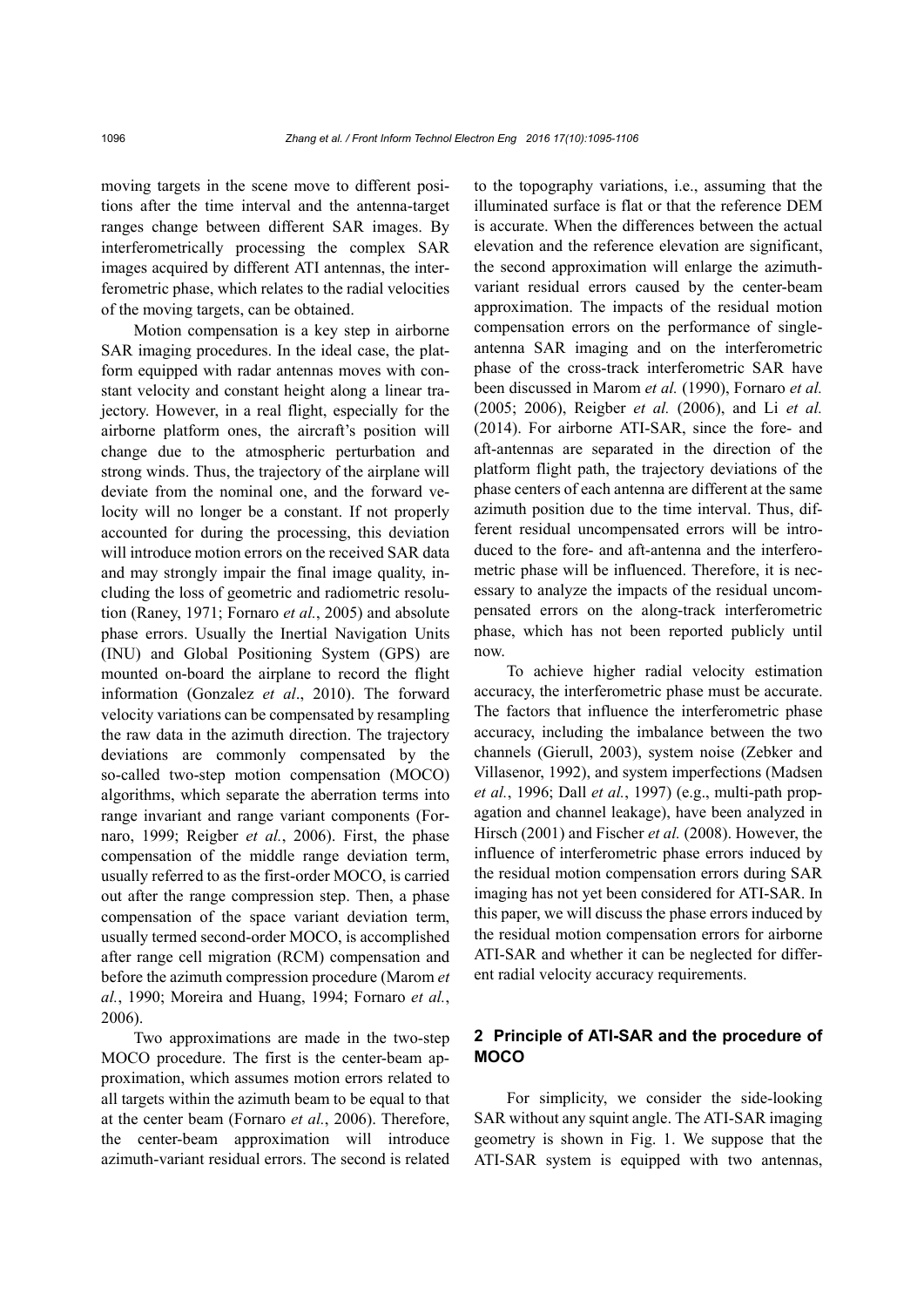named fore-antenna  $(A_1)$  and aft-antenna  $(A_2)$ , in the following sections. Also, the ATI 'Ping-Pong' mode is considered, in which the two antennas transmit and receive their own echoes alternately (Zhang, 2006). Fig. 1a is the ideal imaging geometry where the two antennas follow exactly the same trajectory, while Fig. 1b shows the perturbed geometry where the two antennas do not follow the same track because the aircraft position changes due to the atmospheric perturbation and strong winds. The coordinate system *xyz* in Fig. 1 is left-handed and centered at position *O*, or the 'nadir', which is the point on the Earth's surface directly below the fore-antenna at time *t*=0. The *x*-axis is parallel to the direction of the platform flight, the *z*-axis is directed vertically, and the *y*-axis is left-handed to the *x*- and *z*-axis.

In the ideal case (Fig. 1a), the two antennas of the ATI-SAR system are spatially separated by a fixed distance  $B_x$  along the flight direction. The two antennas illuminate the same scene at the same position



**Fig. 1 ATI-SAR imaging geometry: (a) ideal geometry; (b) perturbed geometry** 

by a time interval  $\Delta t = B_x / v_p$ , where  $v_p$  is the constant platform velocity. During this time interval, the imaging geometry of the stationary targets remains the same, while the moving targets move a distance of  $\Delta R = v_r \Delta t$  along the line-of-sight direction. Here,  $v_r$  is the radial velocity of the moving targets and is supposed to be constant during the short time interval. The interferogram of targets is formed by multiplying the image from the fore-antenna by the complex conjugate of the image from the aft-antenna. The interfeometric phase  $\phi_{12}$  can be obtained by

$$
\phi_{12} = \arg \{c_1(t)c_2^*(t + \Delta t)\} = \frac{4\pi}{\lambda} v_r \Delta t, \quad (1)
$$

where  $\lambda$  is the wavelength of the radiation, arg $\{\cdot\}$ returns the phase angle of a complex number, and  $(\cdot)^*$ is the sign of complex conjugate.  $c_1$  and  $c_2$  are the complex images corresponding to the fore- and aft-antenna, respectively.

For the perturbed trajectory, where the baseline is  $\mathbf{B}=(B_x, B_y, B_z)$  (Fig. 1b), the interferometric phase can be expressed as (Moccia and Rufino, 2001; Zhang and Hong, 2013)

$$
\phi_{12} = \frac{4\pi}{\lambda} (-B_y \sin \theta + B_z \cos \theta + v_r \Delta t), \qquad (2)
$$

where  $B<sub>v</sub>$  and  $B<sub>z</sub>$  are the perpendicular baseline components in the direction of the cross-track and height, respectively.

Therefore, the range difference error δ*R* between the two antennas can introduce an interferometric phase error  $\delta \phi = 4\pi \cdot \delta R/\lambda$ . Moreover, the radial velocity error caused by the interferometric phase error, which can be deduced from the sensitivity of the radial velocity to the interferometric phase, can be written as δ*v*r=*λ*δ/(4πΔ*t*).

The ATI processing procedure includes imaging procedures and interferometric processing procedures. For airborne ATI-SAR systems, motion must be compensated to eliminate the trajectory deviations of the airplane. Fig. 2 illustrates the procedure of ATI-SAR processing with integrated MOCO. Raw data received by the two antennas are first processed separately and compressed into two single-look complex (SLC) images. During this procedure, the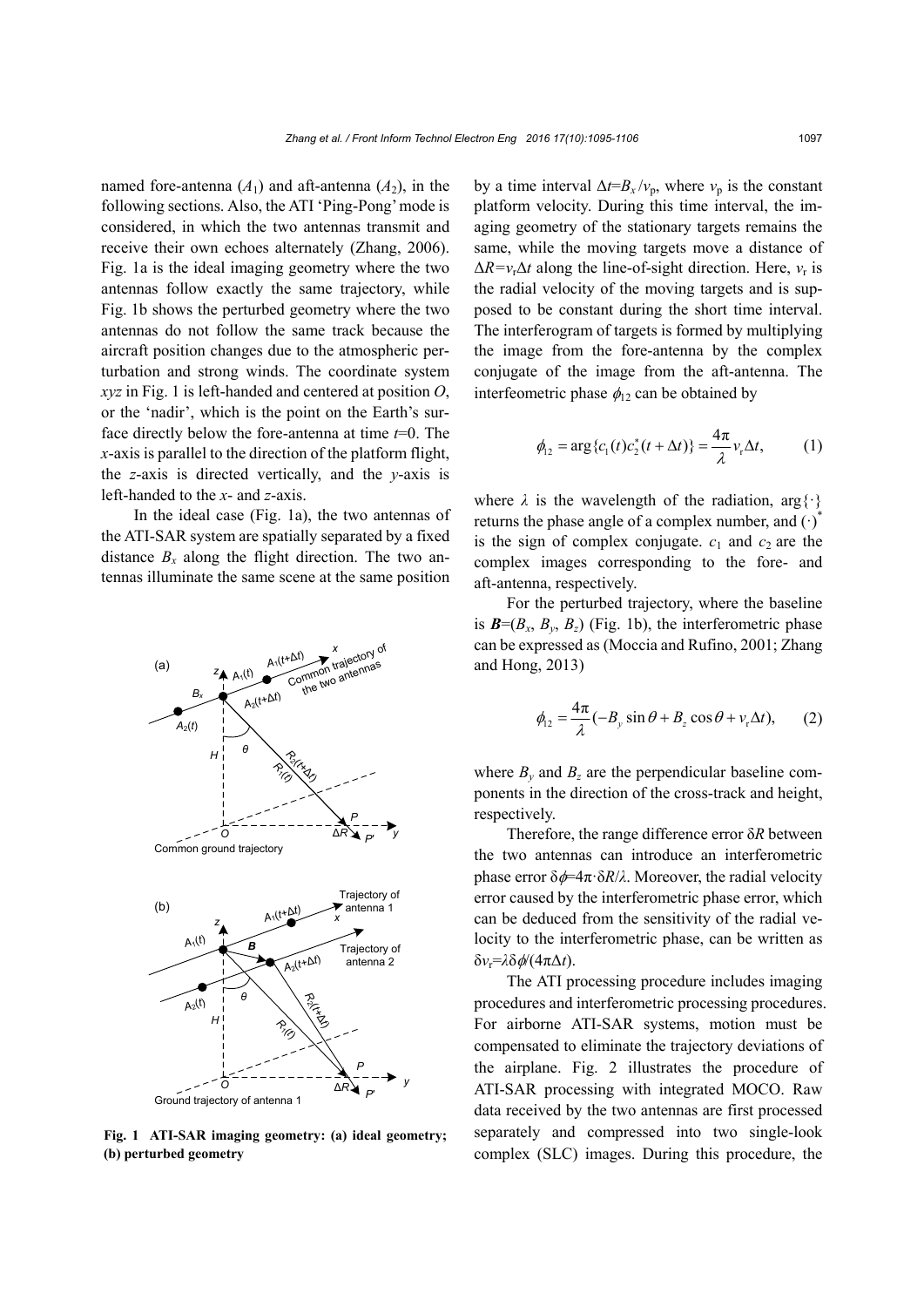two-step MOCO procedure is implemented and thus residual motion compensation errors occur for both channels due to center-beam approximation. The interferogram is acquired by multiplying the two interferometric images after azimuth time correction and image registration. At last, the radial velocities of moving targets are estimated from the interferometric phase.

Since the residual uncompensated errors caused by the center-beam approximation in MOCO procedures occur for both antennas, the differences of the residual motion compensation errors between the two antennas will result in interferometric phase errors, which further weakens the estimation accuracy of the radial velocity. In Sections 3 and 4, we will discuss the impact of residual motion compensation errors on the interferometric phase in the absence and presence of elevation errors, respectively.



**Fig. 2 Block diagram of SAR imaging with integrated MOCO and interferometric procedure for ATI-SAR**  SLC: single-look complex image; RCM: range cell migration

# **3 Effects of residual uncompensated errors with accurate DEMs**

Fig. 3 shows the imaging geometry with trajectory deviations but without elevation errors. For simplicity, we assume that the elevation of the scene is flat and equals that of the reference elevation (assumed to be zero). The coordinate system *xyz* in Fig. 3 is defined the same as in Fig. 1. In Fig. 3, *A* is the real position of the fore- or aft-antenna, *A*′ is the nominal position of the antenna, and *P* is the position of the target.



**Fig. 3 Imaging geometry with trajectory deviations of airborne SAR without elevation errors** 

The analysis steps are listed as follows. First, the expressions of residual motion compensation errors are deduced for the fore-antenna and the aft-antenna (after a time interval  $\Delta t$ ), respectively. Second, the difference between the uncompensated motion errors of the two antennas is obtained.

## **3.1 Residual uncompensated errors for the foreantenna with accurate DEMs**

For fore-antenna *A*1, whose reference position is  $(0, y_A, z_A)$  at zero azimuth time, the motion error at time *t* is assumed to be [0,  $\Delta y(t)$ ,  $\Delta z(t)$ ]. The displacements  $\Delta y(t)$  and  $\Delta z(t)$  are extremely small compared with the slant range. The forward velocity of the platform is  $v_p$  and is assumed to be constant. Target *P* locates at  $(x_P, y_P, z_P)$  at  $t=0$  with a constant velocity  $(v_x, v_y, v_z)$ , and the azimuthal velocity  $v_x$  is assumed to be zero. The real motion error of *P* at time  $t, \Delta R_{A,P}$ <sub>real</sub> $(t)$ , is expressed in Eq. (A1) in Appendix A. Under the center-beam assumption, the motion compensation error,  $\Delta R_{A,P \text{ COMO}}(t)$ , is represented by Eq. (A2) in Appendix A.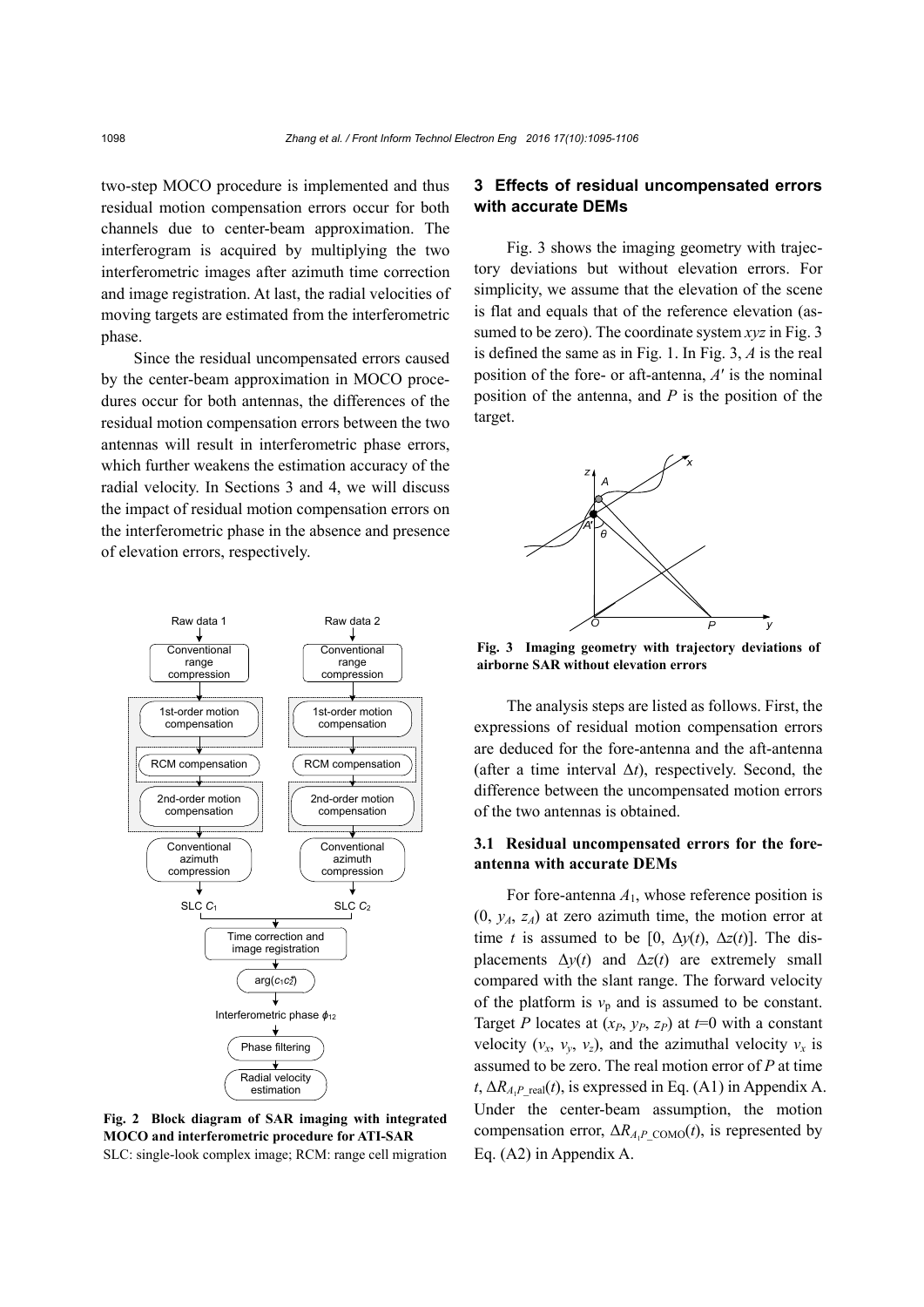Therefore, the residual MOCO errors for the moving targets under the illumination of the foreantenna can be calculated from the subtraction of Eqs. (A1) and (A2), and is shown in Eq. (3), where  $R_0$ is the distance between points *A* and *P*. Let  $v_y = v_z = 0$ . Eq. (3) turns into Eq. (4), which is suitable for the stationary target. This result is consistent with that derived in Li *et al*. (2014).

## **3.2 Residual uncompensated errors for the aftantenna with accurate DEMs**

The aft-antenna moves to the same azimuth position of the fore-antenna after a short time interval  $\Delta t$ . Considering the perpendicular baseline components  $B<sub>y</sub>$  and  $B<sub>z</sub>$ , the reference position of the aft-antenna after time  $\Delta t$  is  $(0, y_A + B_y, z_A + B_z)$ . The motion errors between the fore- and aft-antenna are different at the same azimuth position because of the time interval. The motion errors of the aft-antenna [0,  $\Delta y(t+\Delta t)$ ,  $\Delta z(t+\Delta t)$ ] can be assumed to be the sum of [0,  $\Delta y(t)$ ,  $Δz(t)$ ] and [0, δ*y*(*t*), δ*z*(*t*)], where δ*y*(*t*) and δ*z*(*t*) are the

differences of the motion errors between the two antennas in the *y* and *z* directions, respectively. At the same time, the moving target *P* moves to  $(x_P, y_P + v_y \Delta t)$ ,  $z_P + v_z \Delta t$  after the time interval. The real motion error of the moving target *P* during the illumination of the aft-antenna,  $\Delta R_{A,D}$ <sub>real</sub>( $t+\Delta t$ ), is shown in Eq. (A3). Under the center-beam assumption, the motion compensation error,  $\Delta R_{A,D}$   $_{\text{COMO}}(t+\Delta t)$ , is shown in Eq. (A4). Therefore, the residual error after MOCO is obtained and expressed in Eq. (5).

#### **3.3 Interferometric phase errors**

The difference of the residual MOCO errors between the fore- and aft-antenna are shown in Eq. (6), which are obtained by subtracting Eq. (3) from Eq. (5). In Eq. (6),  $\sin \theta = (y_P - y_A)/R_0$  and  $\cos \theta = (z_A - z_P)/R_0$ .

We can conclude that the interferometric phase errors caused by the residual uncompensated errors with accurate DEMs are extraordinarily small since the residual uncompensated errors in Eq. (6) are very small during the whole synthetic aperture time.

$$
\Delta R_{A_1 P_{\text{res}}}(t) = \Delta R_{A_1 P_{\text{real}}}(t) - \Delta R_{A_1 P_{\text{COMO}}}(t)
$$
\n
$$
\approx -\frac{\Delta y(t) \cdot v_y t + \Delta z(t) \cdot v_z t}{R_0}
$$
\n
$$
+\frac{(y_A - y_p)^2 \Delta y(t) \cdot v_y t + (z_A - z_p)^2 \Delta z(t) \cdot v_z t + (y_A - y_p)(z_A - z_p)(\Delta y(t) \cdot v_z t + \Delta z(t) \cdot v_y t)}{R_0^3}
$$
\n
$$
-\frac{(v_p t - x_p)^2 [(y_A - y_p)\Delta y(t) + (z_A - z_p)\Delta z(t)]}{2R_0^3}.
$$
\n(3)

$$
\Delta R_{A_i P_{\text{res}}}(t) = -\frac{(v_p t - x_p)^2 [(y_A - y_p) \Delta y(t) + (z_A - z_p) \Delta z(t)]}{2R_0^3}.
$$
\n(4)

$$
\Delta R_{A_2P_{\text{res}}}(t + \Delta t) = \Delta R_{A_2P_{\text{real}}}(t + \Delta t) - \Delta R_{A_2P_{\text{COMO}}}(t + \Delta t)
$$
\n
$$
\approx -\frac{[\Delta y(t) + \delta y(t)] \cdot (v_y \Delta t + v_y t) + [\Delta z(t) + \delta z(t)] \cdot (v_z \Delta t + v_z t)}{R_0}
$$
\n
$$
+\frac{(y_A - y_P)^2 [\Delta y(t) + \delta y(t)] (v_y \Delta t + v_y t) + (z_A - z_P)^2 [\Delta z(t) + \delta z(t)] (v_z \Delta t + v_z t)}{R_0^3}
$$
\n
$$
+\frac{(y_A - y_P)(z_A - z_P) \{ [\Delta y(t) + \delta y(t)] (v_z \Delta t + v_z t) + [\Delta z(t) + \delta z(t)] (v_y \Delta t + v_y t) \}}{R_0^3}
$$
\n
$$
-\frac{(v_p t - x_P)^2 \{ (y_A - y_P) [\Delta y(t) + \delta y(t)] + (z_A - z_P) [\Delta z(t) + \delta z(t)] \}}{2R_0^3}.
$$
\n(5)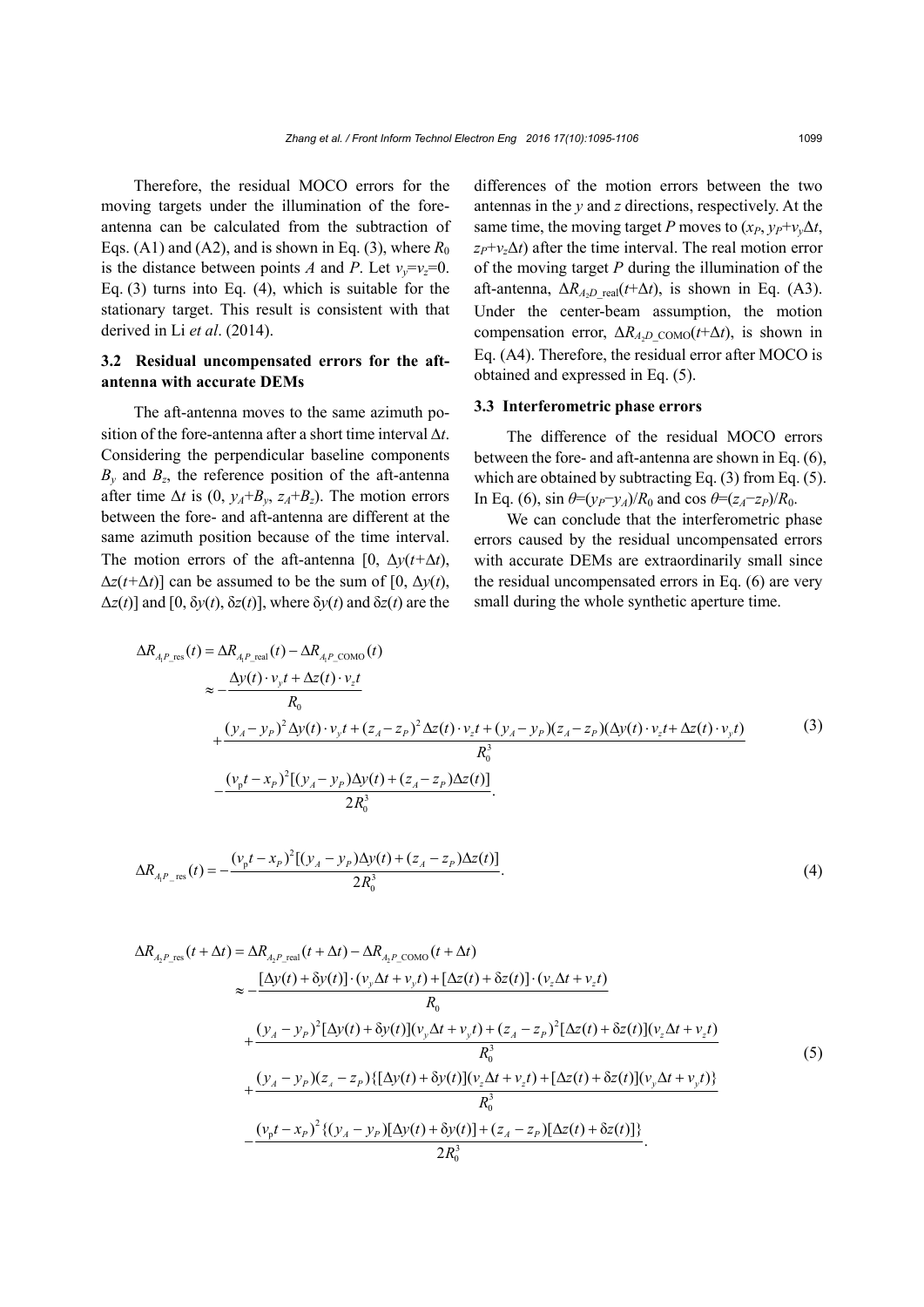$$
\delta R(t) = \Delta R_{A_2 P_{\perp} \text{res}}(t + \Delta t) - \Delta R_{A_1 P_{\perp} \text{res}}(t)
$$
  
\n
$$
\approx -\frac{\Delta y(t) \cdot v_y \Delta t + \Delta z(t) \cdot v_z \Delta t + \delta y(t) \cdot (v_y \Delta t + v_y t) + \delta z(t) \cdot (v_z \Delta t + v_z t)}{R_0}
$$
  
\n+
$$
\frac{\sin^2 \theta [\Delta y(t) \cdot v_y \Delta t + \delta y(t) \cdot (v_y \Delta t + v_y t)] + \cos^2 \theta [\Delta z(t) \cdot v_z \Delta t + \delta z(t) \cdot (v_z \Delta t + v_z t)]}{R_0}
$$
  
\n-
$$
\frac{\sin \theta \cos \theta {\Delta y(t) + \delta y(t)} \cdot v_z \Delta t + [\Delta z(t) + \delta z(t)] \cdot v_y \Delta t + v_y t \cdot \delta z(t) + v_z t \cdot \delta y(t)}{R_0}
$$
  
\n+
$$
\frac{(v_y t - x_p)^2 [\sin \theta \delta y(t) - \cos \theta \delta z(t)]}{2R_0^2}.
$$
 (6)

# **4 Effects of residual uncompensated errors with inaccurate DEMs**

If the elevation of the scene is unknown or different from the reference elevation, and if we still use the reference elevation to compensate for the motion errors, then the residual uncompensated errors will be enlarged. Fig. 4 shows the imaging geometry with trajectory deviations and the presence of elevation errors. The height of target *D* is *h* compared with the reference terrain.



**Fig. 4 Imaging geometry with trajectory deviations in the presence of elevation errors** 

### **4.1 Residual uncompensated errors for the foreantenna with inaccurate DEMs**

Similar to the supposition in Section 3.1, the fore-antenna is located at  $(0, y_A, z_A)$  at zero azimuth time, and the motion error is [0,  $\Delta y(t)$ ,  $\Delta z(t)$ ] at time *t*. Suppose that the position of target *D* is  $(0, y_D, z_D)$  at zero time and that its relative height to the reference elevation is *h*. The target moves with a constant velocity  $(0, v_y, v_z)$ . In practice, the relative height of target *D* is unknown, and we use point *P* in the reference plane, which satisfies the condition  $|A_1D|=$  $|A_1P|$ , to replace target *D* in the MOCO procedure.

Suppose the position of *P* is  $(0, y_P, z_P)$  and  $z_D = z_P + h$ . Let  $y_D = y_P + y_\varepsilon$ , and  $y_\varepsilon$  can be calculated from  $|A_1D|=$  $|A_1P|$ . The real motion error of *D*,  $\Delta R_{A,D}$  real(*t*), is expressed in Eq. (B1) in Appendix B.

Under the center-beam assumption, the motion compensation error of target *D* can be obtained by the motion compensation error of target *P*, that is,  $\Delta R_{A_1D}\text{-}\text{COMO}(t) = \Delta R_{A_1P}\text{-}\text{COMO}(t)$ . Therefore, the residual uncompensated motion error of target *D* can be calculated using Eq. (7), which is given in the next page.

# **4.2 Residual uncompensated errors for the aftantenna with inaccurate DEMs**

For the aft-antenna, which is separated from the fore-antenna by the baseline vector  $\mathbf{B} = (B_x, B_y, B_z)$ , the reference position is  $(0, y<sub>A</sub>+B<sub>v</sub>, z<sub>A</sub>+B<sub>z</sub>)$  after a time interval Δ*t*. The trajectory error of the aft-antenna can be written as  $[0, \Delta y(t), \Delta z(t)] + [0, \delta y(t), \delta z(t)]$ , which is the same as that in Section 3.2. Target *D* moves to the position of  $(x_D, y_D + v_y \Delta t, z_D + v_z \Delta t)$  after the time interval. The height and velocity information of *D* is unknown and point *Q* in the reference plane which satisfies  $|A_2D|=|A_2O|$  is used to replace the moving target *D* during the MOCO procedure. The position of *Q* is written as  $(x_Q, y_Q, z_Q)$ , where  $x_D = x_Q$  and  $z_D = z_Q + h$ . Suppose that  $y_D = y_Q + y'_\varepsilon$ , and  $y'_\varepsilon$  can be calculated by  $|A_2D|=|A_2Q|$ . The real motion error of target *D*,  $\Delta R_{A,D}$  real(*t*), is expressed in Eq. (B2) in Appendix B.

Under the center-beam assumption, the motion compensation errors of target D,  $\Delta R_{A,D}$   $_{\text{COMO}}(t)$ , can be obtained based on the motion compensation error of target *Q*, which is shown in Eq. (B3).

Therefore, the residual uncompensated error is derived and shown in Eq. (8), where the second term is equal to that of Eq. (5) except that  $(y_P, z_P)$  is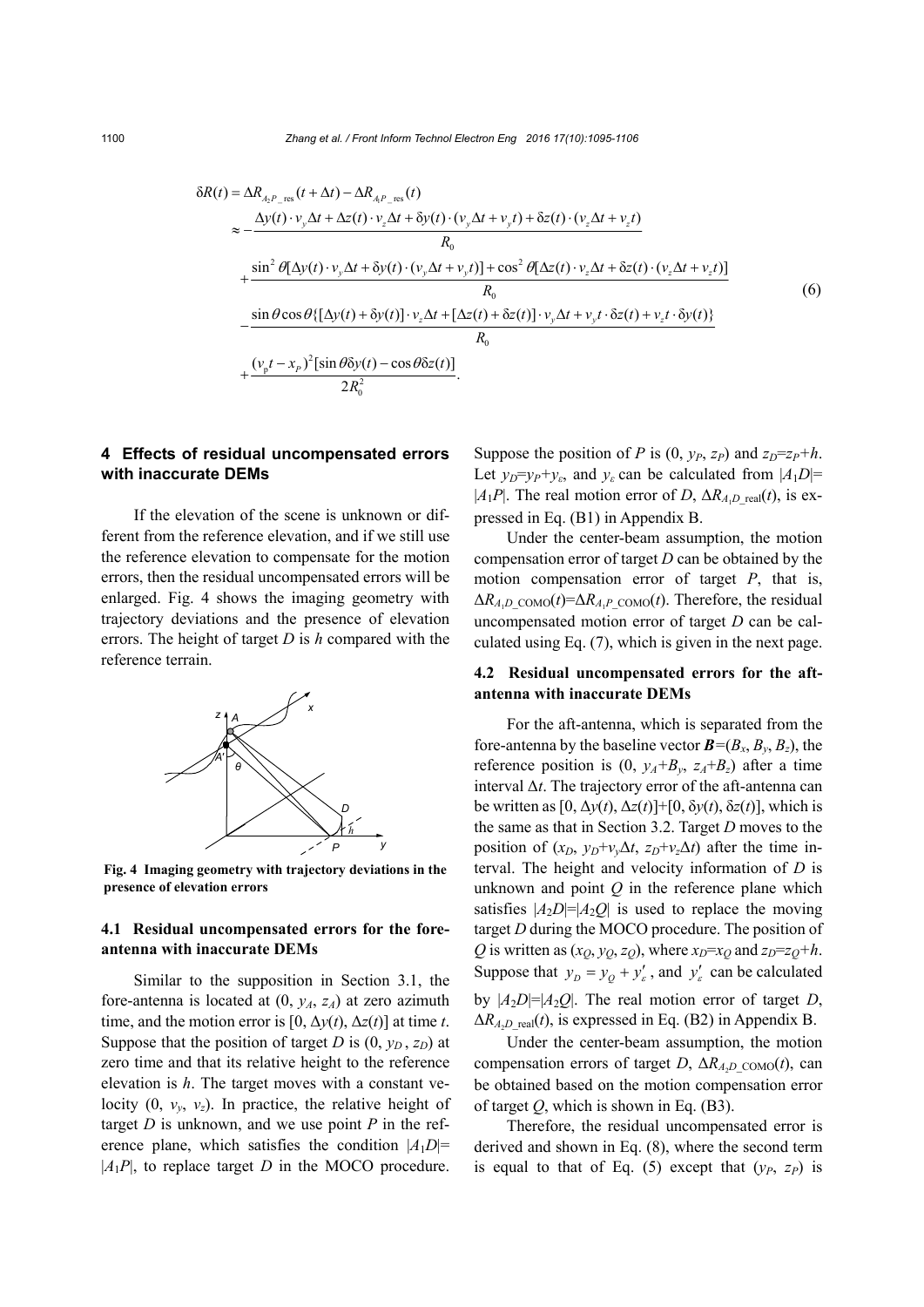replaced by  $(y_Q, z_Q)$ . Here  $z_P = z_Q$ , but  $y_P \neq y_Q$ . The first term is the range error caused by the elevation errors, as is shown in Eq. (9).

#### **4.3 Interferometric phase errors**

From the above analysis, the residual uncompensated motion errors can be obtained by Eq. (10). Obviously, the residual uncompensated errors will be enlarged when the elevation errors exist. By comparing Eq.  $(10)$  with Eq.  $(6)$ , we can see that the residual uncompensated errors are related with the elevation error *h* and the flight stability δ*y*(*t*) and δ*z*(*t*). When the elevation error *h* or the differences of the trajectory deviations between the two antennas are significant, the residual uncompensated motion errors may not be neglected. The simulation results in the next section will demonstrate this idea.

#### **4.4 Impact of trajectory measurement errors**

In the above analysis, the measurement errors of the trajectory measurement equipment, such as the GPS systems, are included in the trajectory errors. If we consider the GPS measurement errors separately, the trajectory deviations of the for-antenna should be written as  $[0, \Delta y(t) + \sigma_y(t), \Delta z(t) + \sigma_z(t)]$  instead of  $[0, \Delta z(t) + \sigma_z(t)]$  $Δy(t)$ ,  $Δz(t)$ ], where  $σ<sub>y</sub>(t)$  and  $σ<sub>z</sub>(t)$  represent the GPS system errors in *y* and *z* directions, respectively. Similarly, the trajectory deviations of the aft-antenna are  $[0, \Delta y(t+\Delta t)+\sigma_y(t+\Delta t), \Delta z(t+\Delta t)+\sigma_z(t+\Delta t)]$  instead of [0,  $\Delta y(t+\Delta t)$ ,  $\Delta z(t+\Delta t)$ ]. Suppose the GPS system errors in the time interval  $\Delta t$  are  $\zeta_y(t)$  and  $\zeta_z(t)$ in the *y* and *z* directions respectively. The trajectory deviations of the aft-antenna can be expressed by Eq. (11).

$$
\Delta R_{A_{P,\text{res}}}(t) \approx -\frac{\Delta y(t) \cdot v_y t + \Delta z(t) \cdot v_z t}{R_0} + \frac{(y_A - y_p)^2 \Delta y(t) \cdot v_y t + (z_A - z_p)^2 \Delta z(t) \cdot v_z t + (y_A - y_p)(z_A - z_p)[\Delta y(t) \cdot v_z t + \Delta z(t) \cdot v_y t]}{R_0^3} - \frac{(v_p t - x_p)^2 [(y_A - y_p) \Delta y(t) + (z_A - z_p) \Delta z(t)]}{2R_0^3} + \frac{h}{y_A - y_p} \left[ \frac{z_A - z_p}{R_0} \Delta y(t) - \frac{y_A - y_p}{R_0} \Delta z(t) \right].
$$
\n(7)

$$
\Delta R_{A_2D_{\text{res}}}(t + \Delta t) = \Delta R_{A_2D_{\text{real}}}(t + \Delta t) - \Delta R_{A_2D_{\text{COMO}}}(t + \Delta t)
$$
  
\n
$$
= \Delta R_{A_2D_{\text{real}}}(t + \Delta t) - \Delta R_{A_2Q_{\text{real}}}(t + \Delta t) + \Delta R_{A_2Q_{\text{real}}}(t + \Delta t) - \Delta R_{A_2Q_{\text{COMO}}}(t + \Delta t)
$$
  
\n
$$
= \Delta R_{QD2}(t + \Delta t) + \Delta R_{A_2Q_{\text{res}}}(t + \Delta t). \tag{8}
$$

$$
\Delta R_{\varrho_{D2}}(t + \Delta t) \approx -\frac{\Delta y(t + \Delta t) \cdot y_s' + \Delta z(t + \Delta t) \cdot h}{R_0}
$$
\n
$$
\approx \frac{h}{y_A + B_y - y_D} \left\{ \frac{z_A + B_z - z_p}{R_0} [\Delta y(t) + \delta y(t)] - \frac{y_A + B_y - y_D}{R_0} [\Delta z(t) + \delta z(t)] \right\}.
$$
\n(9)

$$
\delta R(t) = \Delta R_{A_2D_{\text{res}}}(t + \Delta t) - \Delta R_{A_1D_{\text{res}}}(t)
$$
  
\n
$$
\approx \frac{h[\cos\theta\delta y(t) + \sin\theta\delta z(t)]}{y_A - y_P} - \frac{\Delta y(t) \cdot v_y \Delta t + \Delta z(t) \cdot v_z \Delta t + \delta y(t) \cdot (v_y \Delta t + v_y t) + \delta z(t) \cdot (v_z \Delta t + v_z t)}{R_0}
$$
  
\n
$$
+ \frac{\sin^2\theta[\Delta y(t) \cdot v_y \Delta t + \delta y(t) \cdot (v_y \Delta t + v_y t)] + \cos^2\theta[\Delta z(t) \cdot v_z \Delta t + \delta z(t) \cdot (v_z \Delta t + v_z t)]}{R_0}
$$
  
\n
$$
- \frac{\sin\theta\cos\theta\{[\Delta y(t) + \delta y(t)] \cdot v_z \Delta t + [\Delta z(t) + \delta z(t)] \cdot v_y \Delta t + v_y t \cdot \delta z(t) + v_z t \cdot \delta y(t)\}}{R_0}
$$
  
\n
$$
+ \frac{(v_y t - x_p)^2}{2R_0^2} [\sin\theta\delta y(t) - \cos\theta\delta z(t)].
$$
\n(10)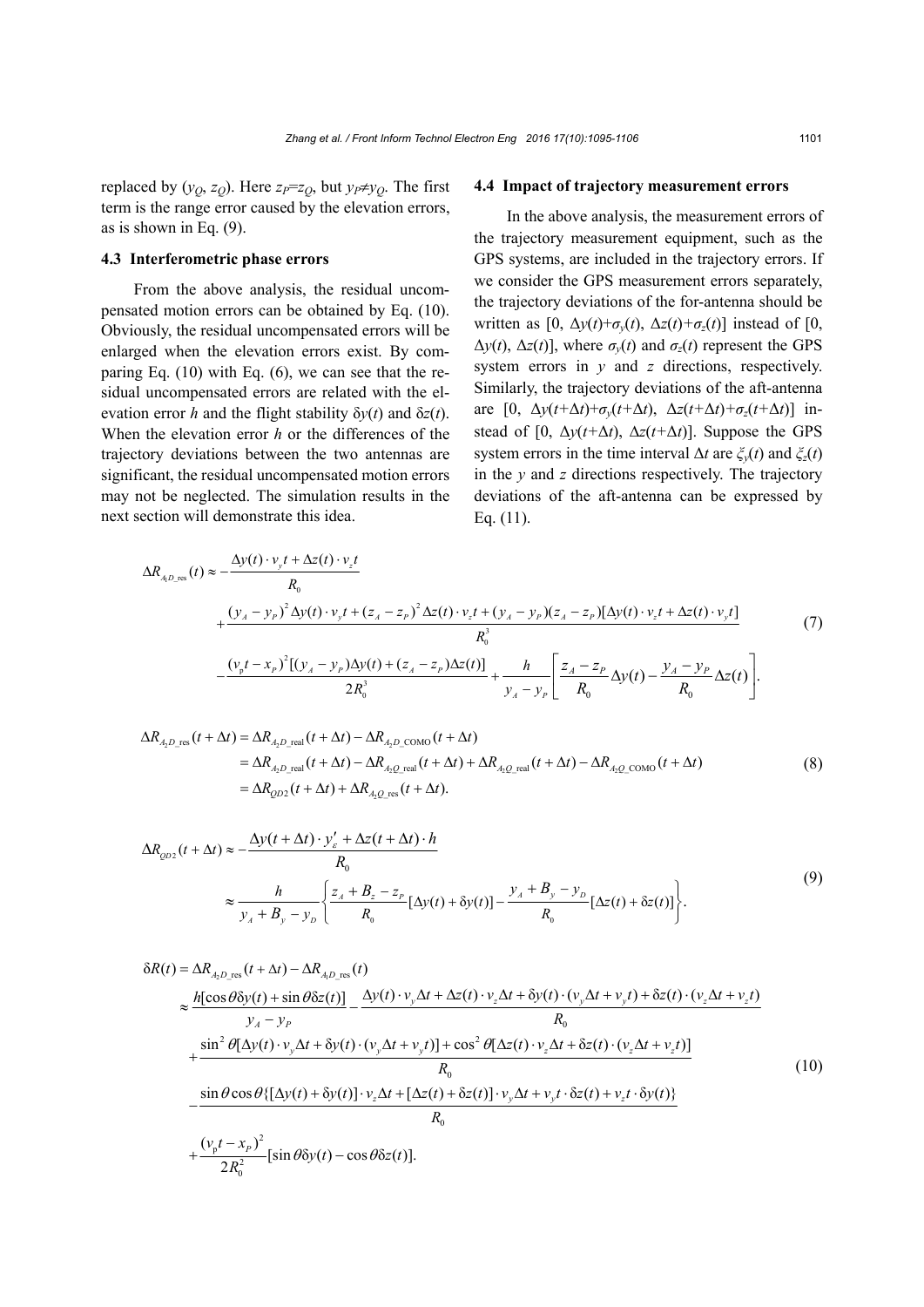$$
[0, \Delta y(t + \Delta t) + \sigma_y(t + \Delta t), \Delta z(t + \Delta t) + \sigma_z(t + \Delta t)]
$$
  
= [0, \Delta y(t) + \sigma\_y(t), \Delta z(t) + \sigma\_z(t)]  
+ [0, \delta y(t) + \xi\_y(t), \delta z(t) + \xi\_z(t)]. (11)

Under these circumstances, the additional residual uncompensated motion errors between the two antennas caused by the GPS system errors can be written as Eq. (10), except that  $\Delta v(t)$  should be replaced by  $\sigma_y(t)$ ,  $\Delta z(t)$  be replaced by  $\sigma_z(t)$ ,  $\delta y(t)$  be replaced by *ξy*(*t*), and δ*z*(*t*) be replaced by *ξz*(*t*).

The variations of the GPS measurement errors (*ξy*(*t*) and *ξz*(*t*)) within the time interval Δ*t* are very small compared with δ*y*(*t*) and δ*z*(*t*). Moreover, the GPS measurement errors  $\sigma_v(t)$  and  $\sigma_z(t)$  (about several centimeters) are relatively small compared with the antenna trajectory deviations  $\Delta y(t)$  and  $\Delta z(t)$  (depending on the flight condition, about several meters or tens of meters). Therefore, the uncompensated moving errors caused by the GPS measurement error are relatively small compared with the result of Eq. (10) and can be neglected.

## **5 Simulation and demonstration**

In this section, we use the airborne ATI-SAR system parameters to simulate the impacts of residual uncompensated motion errors on the interferometric phase and the radial velocity estimation accuracy of ATI-SAR discussed in Sections 3 and 4.

## **5.1 Verification of the derivations**

The correctness of the derived formulas in Sections 3 and 4 is verified by the simulated airborne parameters listed in Table 1. The three baseline components of the real system are  $B_x=0.996$  m,  $B_y=0.087$  m, and  $B_z=0.035$  m, which can be easily achieved from the baseline length and the attitude of the platform (Cumming and Wong, 2004; Zhang and Hong, 2013).

The simulation results are shown in Fig. 5. The velocity of the moving target is selected to be (0, 0.5, 0) m/s, which corresponds to a radial velocity of 0.35 m/s and is smaller than the maximum unambiguous ATI velocity. Figs. 5a–5b are the results for the absence of DEM. Fig. 5a shows the theoretically derived residual range errors (Eq. (6)) and the

**Table 1 Airborne simulation parameters** 

| Parameter              | Value | Parameter                  | Value |
|------------------------|-------|----------------------------|-------|
| Wave length (cm)       |       | 3.125 Baseline length (m)  |       |
| Flight height (m)      |       | 3000 Squint angle (degree) | 0     |
| Flight velocity (m/s)  |       | 150 Look-angle (degree)    | 45    |
| Antenna length (m)     |       | Yaw angle (degree)         | 5     |
| ATI time interval (ms) | 6.7   | Pitch angle (degree)       |       |



**Fig. 5 Correctness of the derived residual range errors: (a) theoretical and simulated residual range errors and (b) the differences between theoretical and simulated residual range errors in the absence of DEM errors; (c) theoretical and simulated residual range errors and (d) the differences between theoretical and simulated residual range errors in the presence of DEM errors**

simulated residual range errors during the synthetic aperture time. Fig. 5b shows the differences between the theoretical and simulated residual range errors. Figs. 5c–5d show the corresponding results with the DEM errors present. We can conclude that the derived residual range errors are consistent with that of the simulation results, and therefore the correctness of the derived formulas is verified.

After verifying the correctness of the theoretical derivations, we simulate 30 moving targets with different velocities for further validation. The trajectory deviations are introduced and different elevation errors are considered in the simulations. Other error sources, e.g., phase imbalance, differential channel

1102 *Zhang et al. / Front Inform Technol Electron Eng 2016 17(10):1095-1106*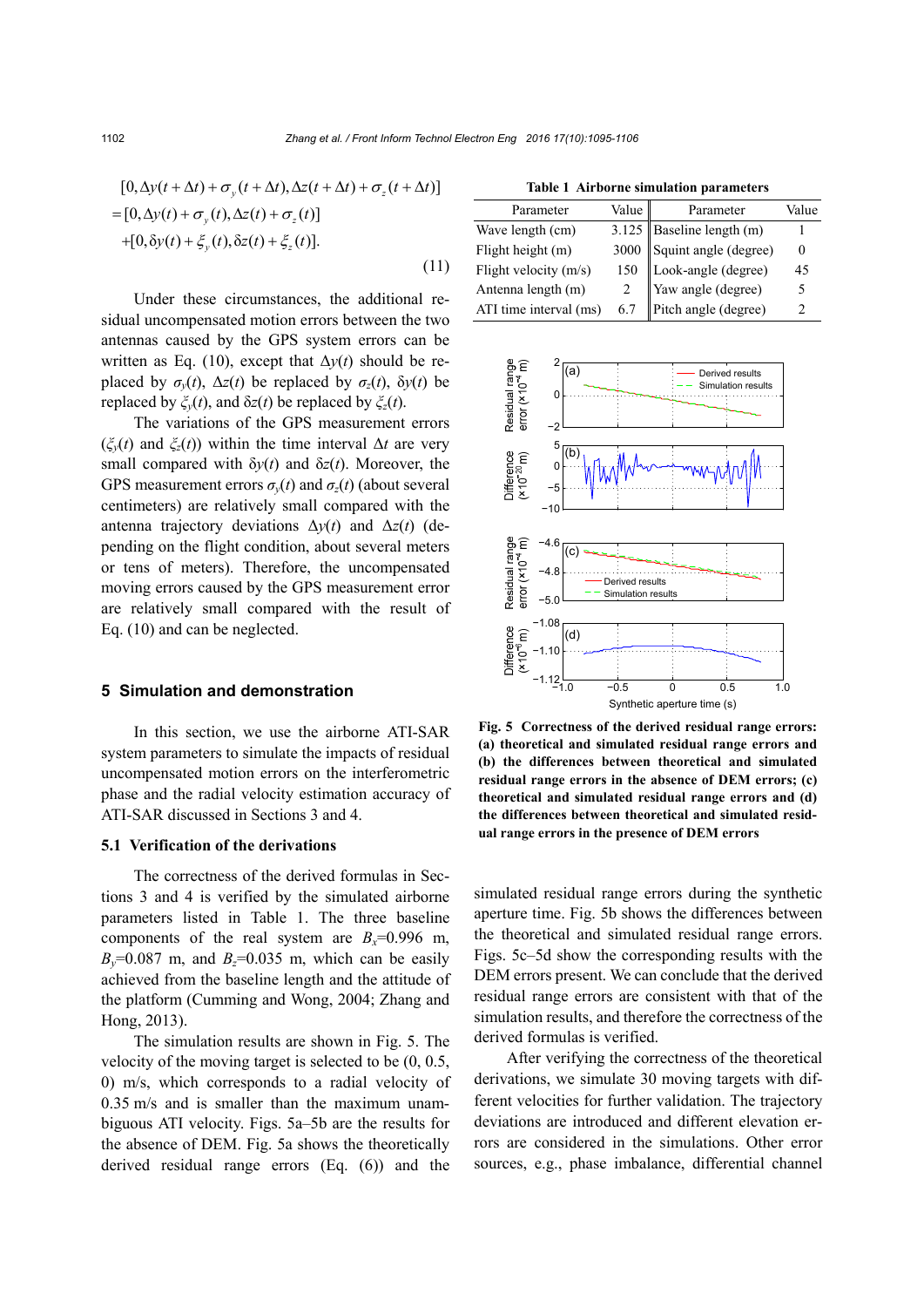delay between the two interferometric channels, and the indetermination of the baseline length, are neglected. The simulation method is described as follows: First, raw data with trajectory deviations of 30 moving targets with different velocities are simulated for the two antennas. Then, procedures including MOCO, range Doppler imaging, and interferometric processing as shown in Fig. 2, are conducted. Finally, the radial velocities of the moving targets are estimated from the interferometric phase. The velocity errors deduced by the interferometric phase errors caused by residual MOCO errors as shown in Eqs. (6) and (10) are also obtained. By comparing the velocity errors obtained from the simulation results and the theoretical derivations, we can verify the analysis of the effects of residual uncompensated motion errors.

In the simulations, the trajectory deviations are supposed to be 3 m, and the velocities of the 30 targets are varying linearly from 0.2 m/s to 0.71 m/s, which are smaller than the maximum unambiguous ATI velocities. The elevations of the targets are supposed to be zero and different reference elevations are used in the MOCO procedures to simulate different DEM errors (Note that the DEM errors here actually include the height of the moving target above the ground and the elevation errors between the actual topography and the reference topography). Here, we assume the DEM error is 10 m. Fig. 6 illustrates the results of the simulated radial velocity estimation errors and the theoretically deduced radial velocity estimation errors.

Figs. 6a–6c are the simulation results in the absence of DEM errors. Fig. 6a shows the theoretically derived radial velocity estimation errors, Fig. 6b shows the simulated radial velocity estimation errors, and Fig. 6c shows the differences between the theoretical and simulation results in the absence of DEM errors. We can conclude that the simulation results are consistent with the theoretical results. Figs. 6d–6f show the corresponding results with a DEM error of 10 m.

Comparing Figs. 6a–6c and Figs. 6d–6f, we can find that the velocity errors caused by the uncompensated motion errors in the presence of DEM errors are much larger than those with accurate DEM. That is to say, DEM errors will enlarge the impacts of uncompensated motion errors.



**Fig. 6 Radial velocity estimation error simulation for 30 moving targets with different velocities: (a)–(c) theoretical, simulation, and the differences between the theoretical and simulated estimation errors, in the absence of DEM errors; (d)–(f) theoretical, simulation, and the differences between the theoretical and simulated estimation errors, in the presence of DEM errors**

#### **5.2 Effects of uncompensated motion errors**

The effects of uncompensated motion errors on radial velocity estimation accuracies under different elevation errors and different look angles are discussed in this section. A set of real flight data recorded by navigation systems such as GPS or POS (Position and Orientation System) in an airborne flight experiment are used to obtain the motion errors of the two antennas. Figs. 7a and 7b show the flight path in the direction of cross-track and height, respectively. Figs. 7c and Fig. 7d show the differences of the trajectories between the two antennas in the time interval  $\Delta t$ . The maximum values of  $\delta y(t)$  and  $\delta z(t)$  in the ATI temporal baseline (time interval) are 0.006 m and 0.003 m, respectively.

From the analysis in Section 5.1, we can see that with accurate DEM, the impacts of uncompensated motion errors can be neglected for most applications. In the presence of elevation errors, however, the interferometric phase errors caused by the differences between the motion compensation errors of the two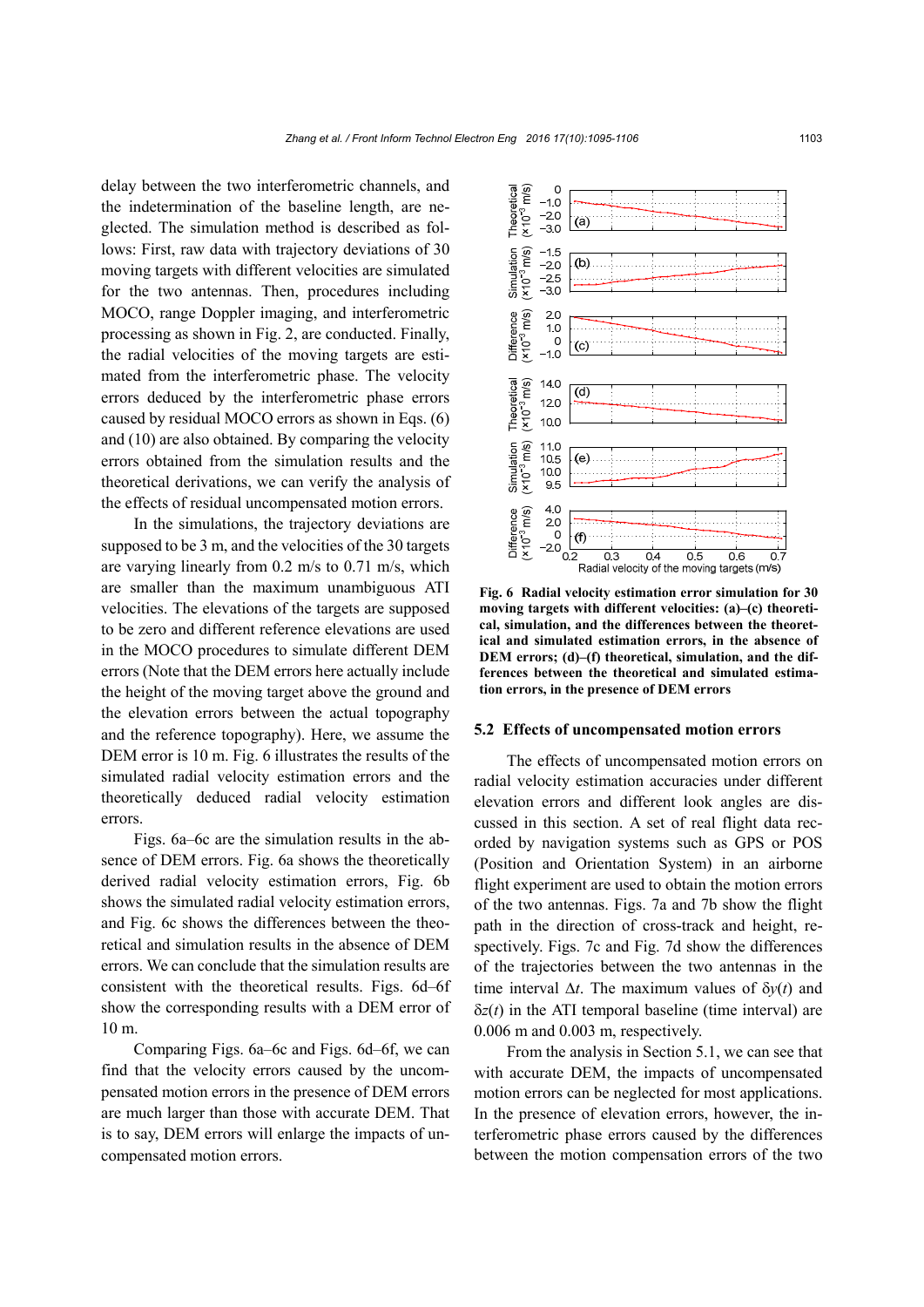antennas are greatly enlarged. Fig. 8 illustrates the radial velocity estimation errors corresponding to different elevation errors and different look-angles. The velocity of the moving target is still set to (0, 0.5, 0) m/s.

For example, when the look-angle is 45°, the effects of residual uncompensated motion errors on the interferometric phase could not be neglected if the elevation errors are larger than 25 m for the radial velocity estimation accuracy of 0.01 m/s. Moreover, the flight stability affects the interferometric phase errors caused by the differences of the residual uncompensated errors between the two ATI antennas. Therefore, the impacts of uncompensated motion errors on the performance of airborne ATI-SAR must be considered if DEM errors are significant.



**Fig. 7 The flight path in the directions of cross-track (a) and height (b) and the differences of the trajectories between the two antennas in the time interval**  $\Delta t$  **in the** 

# **6 Conclusions**

We addressed the residual uncompensated motion errors in airborne ATI-SAR MOCO. It is shown that the center-beam approximation and referenced DEM assumption introduce phase errors during MOCO procedures for each ATI antenna. The differences of the residual uncompensated motion errors



**Fig. 8 Radial velocity estimation errors corresponding to different elevation errors and different view angles** 

between the two ATI antennas may lead to ATI interferometric phase errors, which further affect the radial velocity estimation accuracy. It has been proved that the interferometric phase errors caused by the residual uncompensated motion errors under center-beam approximation in the MOCO procedure can be neglected when the reference elevation of the scene is accurate or approximately accurate. However, for the cases of unknown or significantly inaccurate DEM, the effects of the residual uncompensated motion errors on the interferometric phase depend greatly on the elevation accuracy and the flight stability. Airborne simulation parameters are used to verify the correctness of the analysis. Moreover, the quantitative relationship between radial velocity errors and DEM errors is given and the critical value of the DEM error when the uncompensated motion errors cannot be neglected is illustrated. The study provides a theoretical basis for practical applications and is instructive for repeat-pass ATI-SAR.

#### **Acknowledgements**

The authors would like to thank the anonymous reviewers for their precious time and valuable suggestions that are very helpful for improving the paper and our future research.

#### **References**

Budillon, A., Pascazio, V., Schirinzi, G., 2008. Estimation of radial velocity of moving targets by along-track interferometric SAR systems. *IEEE Geosci. Remote Sens. Lett.*, **5**(3):349-353.

http://dx.doi.org/10.1109/lgrs.2008.915937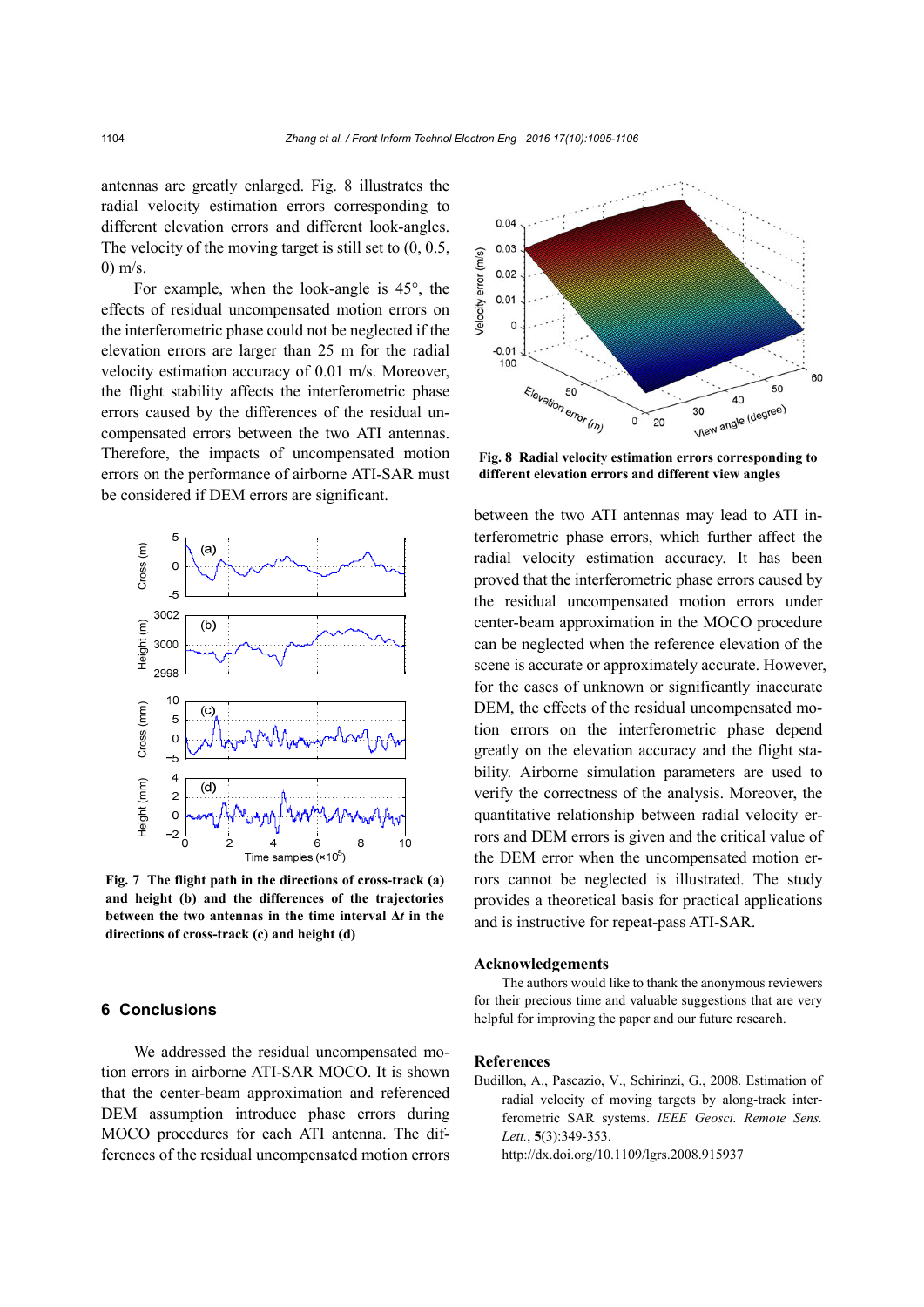Chapin, E., Chen, C.W., 2009. Airborne along-track interferometry for GMTI. *IEEE Aerosp. Electron. Syst. Mag.*, **24**(5):13-18.

http://dx.doi.org/10.1109/maes.2009.5109948

Chen, C.W., 2004. Performance assessment of along-track interferometry for detecting ground moving targets. Proc. IEEE Radar Conf., 99-104. http://dx.doi.org/10.1109/nrc.2004.1316403

- Cumming, I.G., Wong, F.H., 2004. Digital Processing of Synthetic Aperture Radar Data: Algorithms and Implementation. Artech House, London.
- Dall, J., Grinder-Pedersen, J., Madsen, S.N., 1997. Calibration of a high resolution airborne 3D SAR. IEEE Int. Geoscience and Remote Sensing Symp., p.1018-1021. http://dx.doi.org/10.1109/igarss.1997.615329
- Fischer, J., Baumgartner, S., Reigber, A., *et al.*, 2008. Geometric, radiometric, polarimetric and along-track interferometric calibration of the new F-SAR system of DLR in X-Band. 7th European Conf. on Synthetic Aperture Radar, p.109-112.
- Fornaro, G., 1999. Trajectory deviations in airborne SAR: analysis and compensatin. *IEEE Trans. Aerosp. Electron. Syst.*, **35**(3):997-1009.

http://dx.doi.org/10.1109/7.784069

- Fornaro, G., Franceschetti, G., Perna, S., 2005. Motion compemsatiom errors: effects on the accuracy of airborne SAR images. *IEEE Trans. Aerosp. Electr. Syst.*, **41**(4): 1338-1352. http://dx.doi.org/10.1109/taes.2005.1561888
- Fornaro, G., Franceschetti, G., Perna, S., 2006. On centerbeam approximation in SAR motion compensation. *IEEE Geosci. Remote Sens. Lett.*, **3**(2):276-280. http://dx.doi.org/10.1109/lgrs.2005.863391
- Gierull, C.H., 2003. Digital Channel Balancing of Along-Track Interferometric SAR Data. Technical Memorandum No. DRDC-OTTAWA-TM-2003-024, Defence R&D Canada-Ottawa.
- Glerull, C.H., 2002. Moving Target Detection with Along-Track SAR Interferometry: a Theoretical Analysis. Technical Memorandum No. DRDC-OTTAWA-TR-2002-084, Defence R&D Canada-Ottawa.
- Goldstein, R.M., Zebker, H.A., 1987. Interferometric radar measurement of ocean surface currents. *Nature*, **328**(6132):707-709. http://dx.doi.org/10.1038/328707a0
- Gonzalez, J.H., Bachmann, M., Krieger, G., *et al.*, 2010. Development of the TanDEM-X calibration concept: analysis of systematic errors. *IEEE Trans. Geosci. Remote Sens.*, **48**(2):716-726.

http://dx.doi.org/10.1109/tgrs.2009.2034980

Hirsch, O., 2001. Calibration of an airborne along-track interferometric SAR system for accurate measurement of velocities. IEEE Int. Geoscience and Remote Sensing Symp., p.558-560.

http://dx.doi.org/10.1109/igarss.2001.976221

- Imel, D.A., 2002. AIRSAR along-track interferometry data. AIRSAR Earth Science and Applications Workshop, p.1-58.
- Li, F.F., Qiu, X.L., Meng, D.D., *et al.*, 2014. Effects of motion compensation errors on performance of airborne dualantenna InSAR. *J. Electr. Inform. Technol.*, **35**(3): 559-567 (in Chinese).

http://dx.doi.org/10.3724/sp.j.1146.2012.00850

- Madsen, S.N., Skou, N., Woelders, K., *et al.*, 1996. EMISAR single pass topographic SAR interferometer modes. IEEE Geoscience and Remote Sensing Symp., p.674-676. http://dx.doi.org/10.1109/igarss.1996.516439
- Marom, M., Goldstein, R.M., Thornton, E.B., *et al.*, 1990. Remote sensing of ocean wave spectra by interferometric synthetic aperture radar. *Nature*, **345**(6278):793-795. http://dx.doi.org/10.1038/345793a0
- Moccia, A., Rufino, G., 2001. Spaceborne along-track SAR interferometry: performance analysis and mission scenarios. *IEEE Trans. Aerosp. Electron. Syst.*, **37**(1): 199-213. http://dx.doi.org/10.1109/7.913679
- Moreira, A., Huang, Y.H., 1994. Airborne SAR processing of highly squinted data using a chirp scaling approach with integrated motion compensation. *IEEE Trans. Geosci. Remote Sens.*, **32**(5):1029-1040. http://dx.doi.org/10.1109/36.312891
- Raney, R.K., 1971. Synthetic aperture imaging radar and moving targets. *IEEE Trans. Aerosp. Electron. Syst.*, **AES-7**(3):499-505.

http://dx.doi.org/10.1109/taes.1971.310292

- Reigber, A., Alivizatos, E., Potsis, A., *et al.*, 2006. Extended wavenumber-domain synthetic aperture radar focusing with integrated motion compensation. *IEE Proc.*-*Radar Sonar Navig.*, **153**(3):301-310. http://dx.doi.org/10.1049/ip-rsn:20045087
- Rosen, P.A., Hensley, S., Joughin, I.R., *et al.*, 2000. Synthetic aperture radar interferometry. *Proc. IEEE*, **88**(3):333-382. http://dx.doi.org/10.1109/5.838084
- Zebker, H.A., Villasenor, J., 1992. Decorrelation in interferometric radar echoes. *IEEE Trans. Geosci. Remote Sens.*, **30**(5):950-959. http://dx.doi.org/10.1109/36.175330
- Zhang, H., Hong, J., 2013. Sensitivity analysis of along-track interferometric synthetic aperture radar (ATI-SAR) in the presence of squint. IET Int. Radar Conf., p.1-5. http://dx.doi.org/10.1049/cp.2013.0181
- Zhang, Y.H., 2006. Along Track Interferometry Synthetic Aperture Radar Techniques for Ground Moving Target Detection. Technical Report No. AFRL-SN-RS-TR-2005-410, Stiefvater Consultants.
- Zink, M., Krieger, G., Fiedler, H., *et al.*, 2007. The TanDEM-X mission: overview and status. IEEE Int. Geoscience and Remote Sensing Symp., p.3944-3947. http://dx.doi.org/10.1109/igarss.2007.4423711